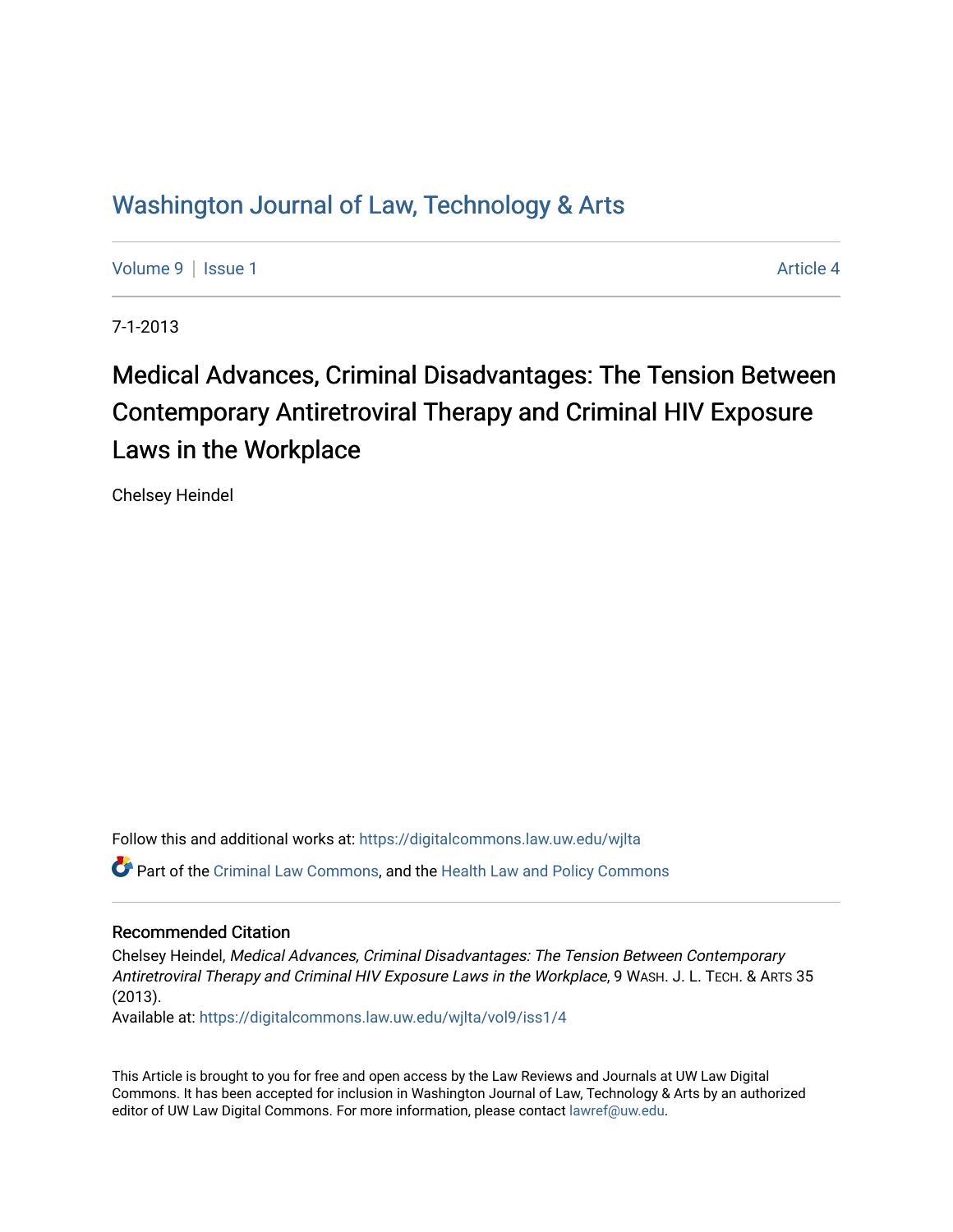# WASHINGTON JOURNAL OF LAW, TECHNOLOGY & ARTS VOLUME 9, ISSUE 1 SUMMER 2013

# MEDICAL ADVANCES, CRIMINAL DISADVANTAGES: THE TENSION BETWEEN CONTEMPORARY ANTIRETROVIRAL THERAPY AND CRIMINAL HIV EXPOSURE LAWS IN THE WORKPLACE

*Chelsey Heindel[\\*](#page-1-0)* © Chelsey Heindel

CITE AS: 9 WASH. J.L. TECH. & ARTS 35 (2013) https://digital.lib.washington.edu/dspace-law/handle/1773.1/1269

#### ABSTRACT

*In 1988, the Washington Legislature classified intentionally exposing individuals to the human immunodeficiency virus (HIV) as criminal assault in the first degree. Lawmakers intended to penalize infected individuals without conditioning criminal liability on actual HIV transmission. Since 1988, however, medical technologies and effective HIV treatment have rapidly advanced. Recent studies indicate that effective antiretroviral therapy (ART) can reduce HIV transmission risks to a virtual impossibility during moments of intentional exposure.*

*Despite these medical advances, the 1988 exposure law remains unchanged. Consequently, individuals undergoing effective ART risk felony liability within the course of commonplace work conduct by intentionally exposing others to a virtually impossible chance of HIV transmission. This Article will begin by reviewing how outdated legislation and judicial precedent impact HIVpositive people, as well as the employers and employees implicated as victims under criminal exposure laws, by highlighting the stark contrast between the law and the*

<span id="page-1-0"></span><sup>\*</sup> Chelsey Heindel, University of Washington School of Law, Class of 2014. Thank you to Sarah Kaltsounis and Gabe Rothstein.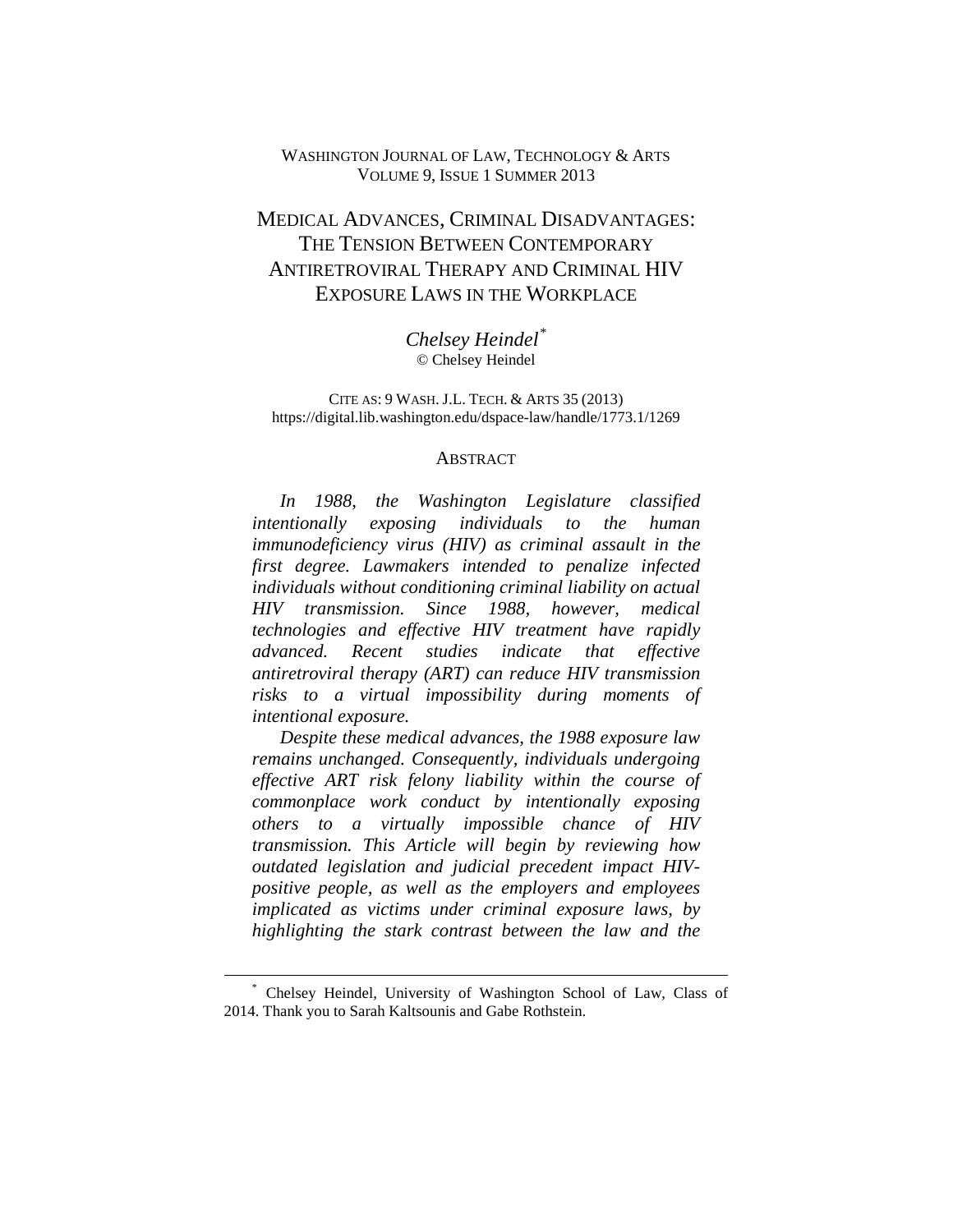#### 36 WASHINGTON JOURNAL OF LAW, TECHNOLOGY & ARTS [VOL. 9:1

*technological advances in HIV treatment. The Article will then consider ways in which state legislatures and legal practitioners can simultaneously encourage responsible HIV treatment while honoring the utilitarian justifications underpinning criminal exposure laws.*

# TABLE OF CONTENTS

|                                                            |                                                          | 36 |
|------------------------------------------------------------|----------------------------------------------------------|----|
| $\mathbf{I}$ .                                             |                                                          |    |
| Н.                                                         | Early Exposure Laws: Interpretation and Application38    |    |
| Ш.                                                         | Contemporary HIV Treatment and Maintenance               |    |
|                                                            |                                                          |    |
| IV.                                                        | Differences in Civil and Criminal Law Treatment of HIV   |    |
|                                                            |                                                          | 43 |
| V.                                                         | Applying Criminal Exposure Laws to the Workplace44       |    |
|                                                            | VI. Balancing Employee Rights with Criminal and Employer |    |
|                                                            |                                                          |    |
|                                                            | VII. Social and Emotional Stigmatization of HIV-positive |    |
|                                                            |                                                          |    |
| VIII. Criminal HIV Exposure Laws Undermine Responsible HIV |                                                          |    |
|                                                            |                                                          |    |
|                                                            |                                                          |    |
|                                                            |                                                          |    |

#### **INTRODUCTION**

<span id="page-2-3"></span><span id="page-2-0"></span>HIV-positive individuals frequently risk felony liability by engaging in commonplace work conduct that poses a theoretical risk of HIV exposure. Since one manner of HIV transmission is "through direct, skin-penetrating blood exposure (e.g., needle-stick injuries, needle sharing, and transfusions)[,]"[1](#page-2-1) employment tasks prone to expose blood put infected employees in liability limbo. Two Washington cases, *State v. Stark[2](#page-2-2)* and *State v. Whitfield, [3](#page-2-3)*

<span id="page-2-2"></span><span id="page-2-1"></span><sup>&</sup>lt;sup>1</sup> Gunter Rieg, *HIV Infection and AIDS*, SEXUALLY TRANSMITTED DISEASES: A PRACTICAL GUIDE FOR PRIMARY CARE 99, 102 (Anita L. Nelson &

 $\frac{2}{100}$  66 Wash. App. 423, 823 P.3d 109 (1992).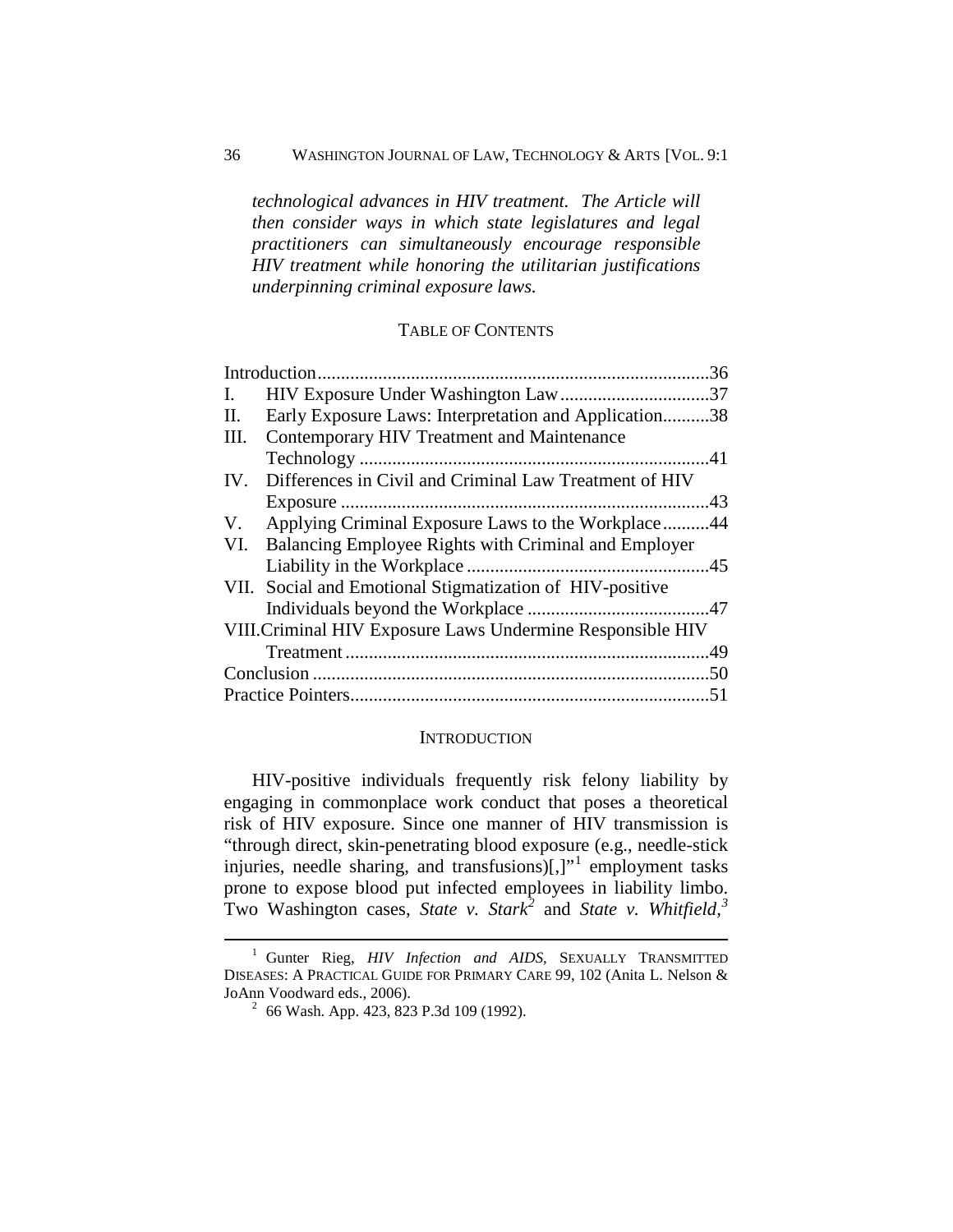outline the elements required to charge an HIV-positive individual with first-degree assault based upon HIV exposure. First, the infected person must intentionally engage in an act capable of exposing another to HIV; second, that person must actually engage in the exposure-prone  $act<sup>4</sup>$  $act<sup>4</sup>$  $act<sup>4</sup>$  Neither case, nor similar cases from other jurisdictions, identifies a limiting principle to mitigate exposure risk via safety precautions, disclosure, consent, or transmissibility risk. This per se criminal liability creates an anachronistic criminal liability scheme for infected employees, colleagues, clients, and employers.

### I. HIV EXPOSURE UNDER WASHINGTON LAW

<span id="page-3-0"></span>Since 1988, the Washington legislature has criminalized intentionally exposing another to  $HIV$ .<sup>[5](#page-3-2)</sup> The law does not consider the actual likelihood of HIV transmission during common exposure-prone incidents. Under Washington's first-degree assault statute, criminal liability attaches when an HIV-positive individual "[a]dministers, exposes, or transmits to or causes to be taken by another. . . the human immunodeficiency virus. . . ."[6](#page-3-3) Although the criminal actor must act "with intent to inflict great bodily harm $[$ , $]$ " this mens rea requirement does not demand intentionally exposing another to HIV.<sup>[8](#page-3-5)</sup>

The penal statutes criminalizing HIV exposure were reactions to two 1987 news stories that elicited nationwide HIV fear. First, the blood industry failed to screen for HIV infections in blood supplies, resulting in HIV infections from blood transfusions.<sup>[9](#page-3-6)</sup>

<span id="page-3-1"></span><sup>3</sup> <sup>132</sup> Wash. App. 878, 134 P.3d 1203 (2006). <sup>4</sup> *See Stark*, <sup>66</sup> Wash. App. at <sup>427</sup> n.1, <sup>823</sup> P.3d at 112; *Whitfield*, <sup>132</sup> Wash. App. at 896, <sup>134</sup> P.3d at 1214. <sup>5</sup> *See* Wash. F.B. Rep., S.B. 5044, 1997 Reg. Sess. (reclassifying HIV

<span id="page-3-4"></span><span id="page-3-3"></span><span id="page-3-2"></span>exposure as a first-degree, rather than second-degree, criminal assault); *see also* Act of Mar. 07, 1988, ch. 266, Wash. 1988 Reg. Sess. (codified as amended at WASH. REV. CODE § 9A.36.021) (classifying "expos[ure] or transmi[ssion of] human immunodeficiency virus" as second-degree assault).<br>  $\binom{6}{194}$  WASH. REV. CODE § 9A.36.011(1)(b) (1997).<br>  $\binom{7}{194}$  WASH. REV. CODE § 9A.36.011(1) (1997).<br>  $\binom{8}{194}$  See State v. Hahn, 174 Wash. 2d 126, 129,

<span id="page-3-6"></span><span id="page-3-5"></span>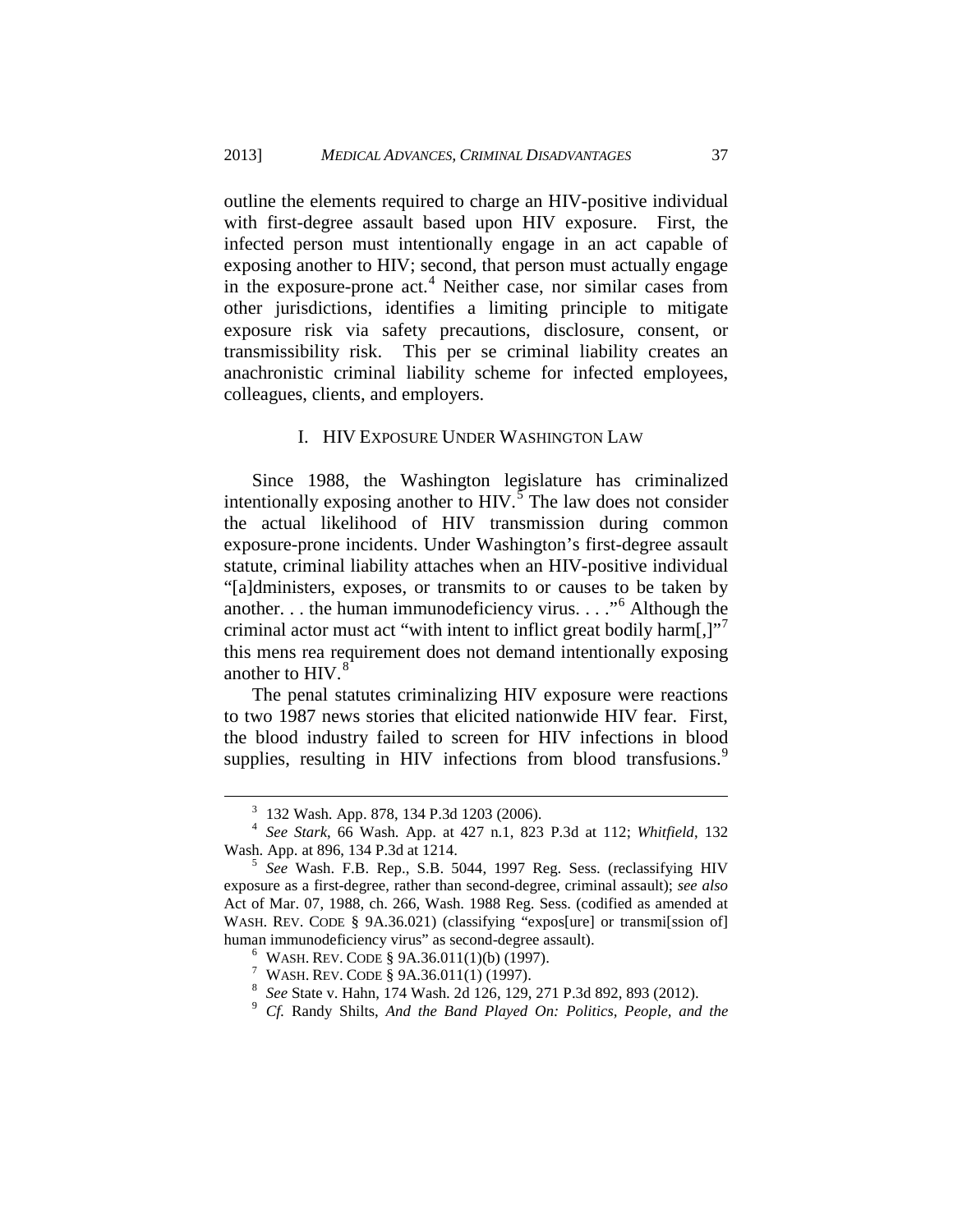Second, Gaetan Dugas, an HIV-positive flight attendant, intentionally infected thousands of homosexual men. Mainstream media soon referred to Dugas as "Patient Zero," the primary HIV infector in many early United States HIV/AIDS cases.<sup>[10](#page-4-1)</sup>

Proponents of criminal HIV exposure laws justify penalizing this intentional exposure-prone act, rather than intentional HIV exposure-transmission, for two reasons. First, the law deters overall HIV transmission by characterizing exposure, not transmission, as the criminal act. Second, criminal prosecution incapacitates the HIV-positive individuals most likely to intentionally expose others. Consequently, the criminal justice system progressively eliminates future HIV transmission incidents. $^{11}$  $^{11}$  $^{11}$ 

#### <span id="page-4-0"></span>II. EARLY EXPOSURE LAWS: INTERPRETATION AND APPLICATION

The first court to interpret Washington's 1988 criminal exposure law held that intentionally exposing sexual partners to HIV, even without the explicit intent to transmit HIV, constituted second-degree assault.<sup>[12](#page-4-3)</sup> In *Stark*, the accused learned he was HIVpositive and received multiple counseling sessions about high-risk exposure activities.<sup>[13](#page-4-4)</sup> Despite his diagnosis and counseling advisement, the defendant engaged in unprotected sexual intercourse with three victims. [14](#page-4-5) The defendant failed to disclose his HIV status to the victims, and expressed disregard for his HIVpositive status to a third party, saying, "I don't care. If I'm going to die, everybody's going to die."<sup>[15](#page-4-6)</sup>

Upholding his conviction, the Washington Court of Appeals noted that the legislature determined that HIV exposure

*AIDS Epidemic* 190, 220–23 (1st ed. 2000) (chronicling the discovery of AIDS

<span id="page-4-1"></span>in the national blood supply and the subsequent lack of federal intervention). <sup>10</sup> *Id.* at 11, 21–24; Susan Bolotin, *Slash, Burn, and Poison*, N.Y. TIMES,

<span id="page-4-6"></span><span id="page-4-5"></span><span id="page-4-4"></span><span id="page-4-3"></span><span id="page-4-2"></span><sup>&</sup>lt;sup>11</sup> See Zita Lazzarini, Sarah Bray & Scott Burris, *Evaluating the Impact of* Criminal Laws on HIV Risk Behavior, 30 J.L. MED. & ETHICS 239, 239 (2002).<br><sup>12</sup> State v. Stark, 66 Wash. App. 423, 832 P.2d 109 (1992).<br><sup>13</sup> Id. at 426–27.<br><sup>14</sup> Id. at 427–28.<br><sup>15</sup> Id. at 428.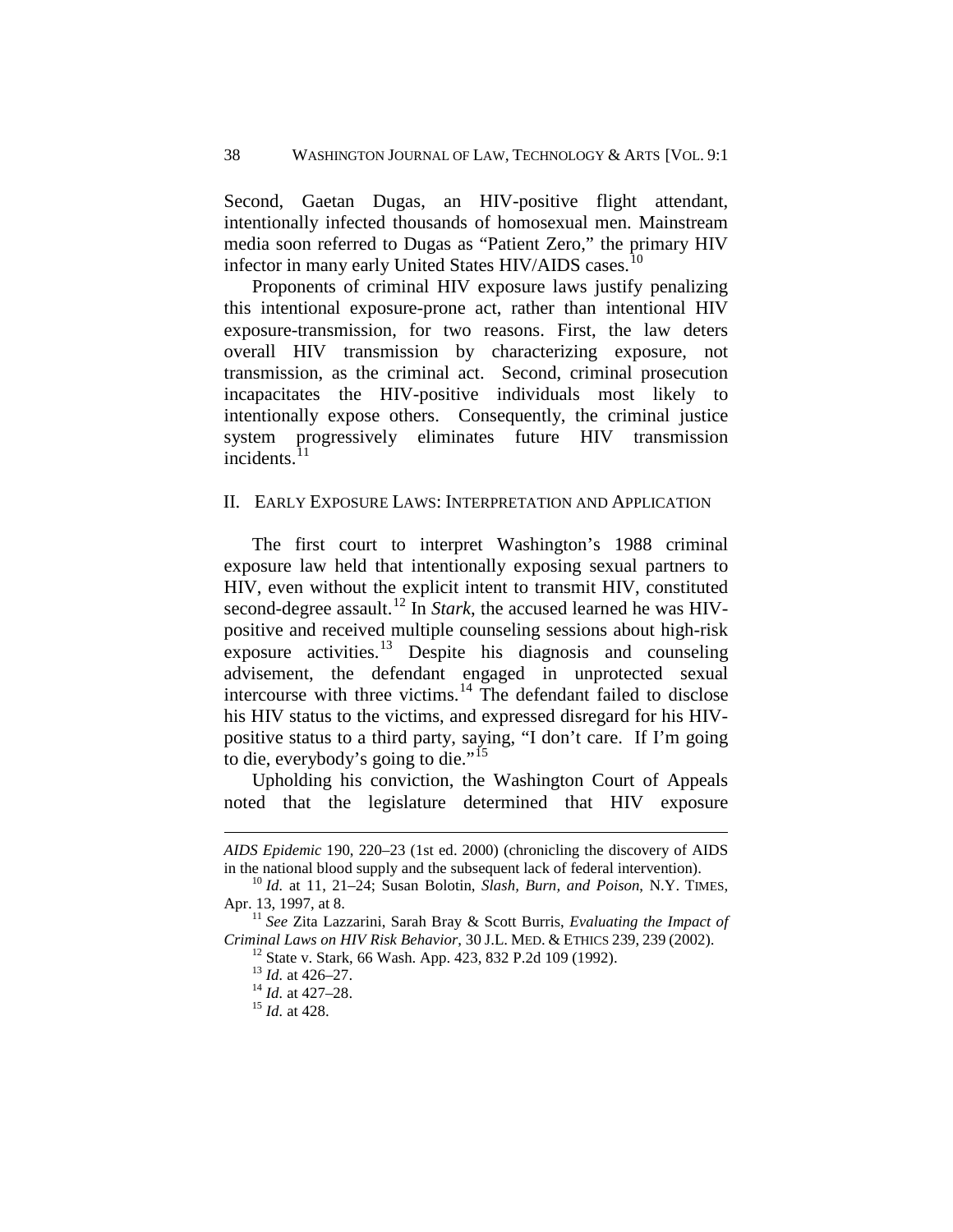"constitute[s] a serious and sometimes fatal threat to the public and individual health and welfare of the people.  $\ldots$  ."<sup>[16](#page-5-0)</sup> Since the defendant knew he was HIV-positive and intentionally engaged in unsafe sex practices, he "was not forced to guess at what conduct was criminal."<sup>[17](#page-5-1)</sup> The court held that Mr. Stark knowingly exposed others to HIV within the meaning of the second-degree assault statute. $18$ 

*Stark* provides important judicial precedent regarding presentday HIV exposure criminalization. The *Stark* court established the required mens rea for HIV exposure: knowingly committing an act *capable* of exposing another to HIV.<sup>[19](#page-5-3)</sup> Furthermore, the accused need not intend to transmit HIV in order to commit assault; intentional exposure suffices.<sup>[20](#page-5-4)</sup>

After *Stark*, the Washington Legislature revised its criminal code in order to classify HIV exposure as a first-degree assault felony. This revision was prompted, in part, by a legislative concern that "serial murderers. . .avoid full justice because the [second-degree assault] law is not designed for 'delayed murder' as occurs when a person intentionally spreads the human immunodeficiency virus."<sup>[21](#page-5-5)</sup>

Employing the mens rea standards articulated in *Stark*, the Washington Court of Appeals upheld a first-degree assault conviction in *State v. Whitfield*. [22](#page-5-6) In *Whitfield*, the appellant knew he was HIV positive, but rarely practiced safe sex during more than 1,000 sexual liaisons following his diagnosis.<sup>[23](#page-5-7)</sup> Consequently, he transmitted HIV to at least five of his 17 sexual partners.<sup>[24](#page-5-8)</sup> Whitfield challenged his first-degree assault conviction for HIV exposure on statutory preemption grounds, claiming that Washington's public health chapter, RCW 70.24, *specifically* regulated HIV exposure activity while the first-degree assault

<span id="page-5-1"></span><span id="page-5-0"></span><sup>16</sup> *Id.* at <sup>431</sup> (*quoting* RCW 70.24.015). 17 *Id.* at 435. <sup>18</sup> *Id.*

<span id="page-5-2"></span>

<span id="page-5-5"></span><span id="page-5-4"></span><span id="page-5-3"></span><sup>&</sup>lt;sup>21</sup> *WASH. S.B. REP. 55-5044, 1st Sess. (1997).*<br><sup>22</sup> 132 Wash. App. 878, 134 P.3d 1203 (2006).<br><sup>23</sup> *Id.* at 883. <sup>24</sup> *Id.* at 884.

<span id="page-5-8"></span><span id="page-5-7"></span><span id="page-5-6"></span>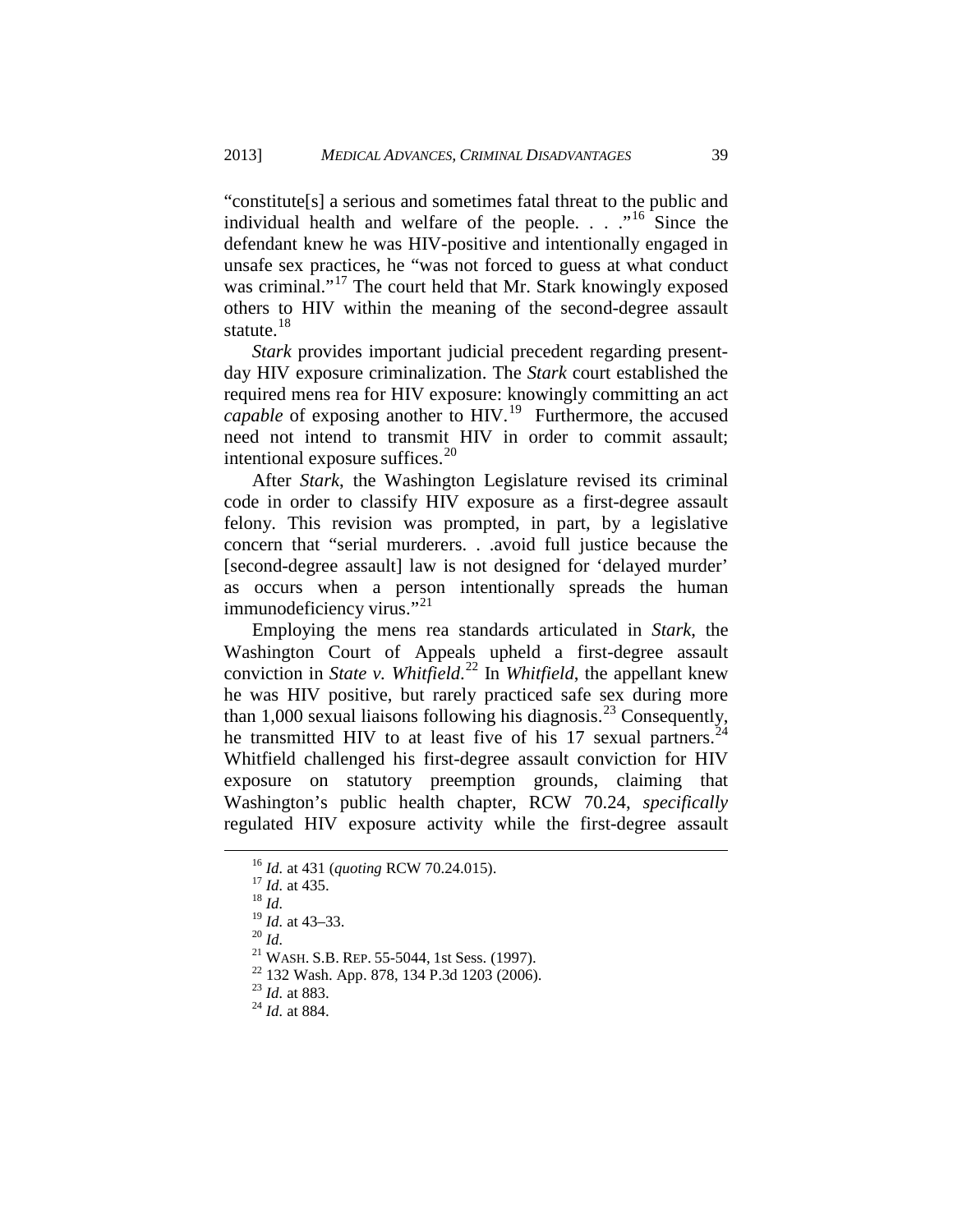statute criminalized *general* HIV exposure.<sup>[25](#page-6-0)</sup> The public health chapter, Whitfield contended, preempted the assault statute due to the former statute's specific applicability. $^{26}$  $^{26}$  $^{26}$ 

The Washington Court of Appeals rejected the appellant's contention that based upon the permissibility of per se HIV exposure determined in *State v. Stark,* an HIV-positive individual can violate a public health statute "without intending to inflict great bodily harm."<sup>[27](#page-6-2)</sup> Intentionally exposing another to HIV satisfies the mens rea for first-degree assault prosecution under *Stark*, which resulted in the failure of the appellant's preemption argument.<sup>[28](#page-6-3)</sup>

Like that of *Stark*, the *Whitfield* holding affects many HIVpositive individuals who work in conditions that are prone to exposure—that is, HIV-positive individuals working under conditions conducive to sustaining open wounds.[29](#page-6-4) The *Whitfield* court determined that HIV exposure without transmission does not bar prosecution under Washington's first-degree assault statute.<sup>[30](#page-6-5)</sup> Washington courts base exposure culpability solely upon the accused's *actions*, regardless of consent, disclosure, safety precautions, or exposure of another HIV-positive individual to  $HIV.<sup>31</sup>$  $HIV.<sup>31</sup>$  $HIV.<sup>31</sup>$ 

Ultimately, *Stark* and *Whitfield* established prosecutorial standards requiring lower Washington courts to treat HIV exposure as a per se offense that prioritizes "preventative" criminal prosecution for the sake of general public health.

<span id="page-6-4"></span><span id="page-6-3"></span><span id="page-6-2"></span><span id="page-6-1"></span><span id="page-6-0"></span><sup>&</sup>lt;sup>25</sup> *Whitfield*, 132 Wash. App. at 888–89.<br>
<sup>26</sup> *Id.*<br>
<sup>27</sup> *Id.* at 888–90.<br>
<sup>28</sup> *Id.*<br>
<sup>29</sup> CTRS. FOR DISEASE CONTROL AND PREVENTION, *HIV Transmission*, http://www.cdc.gov/hiv/resources/qa/transmission.htm (last modified Mar. 25,

<span id="page-6-6"></span><span id="page-6-5"></span><sup>&</sup>lt;sup>30</sup> *Whitfield*, 132 Wash. App. at 890–91.<br><sup>31</sup> *Id.*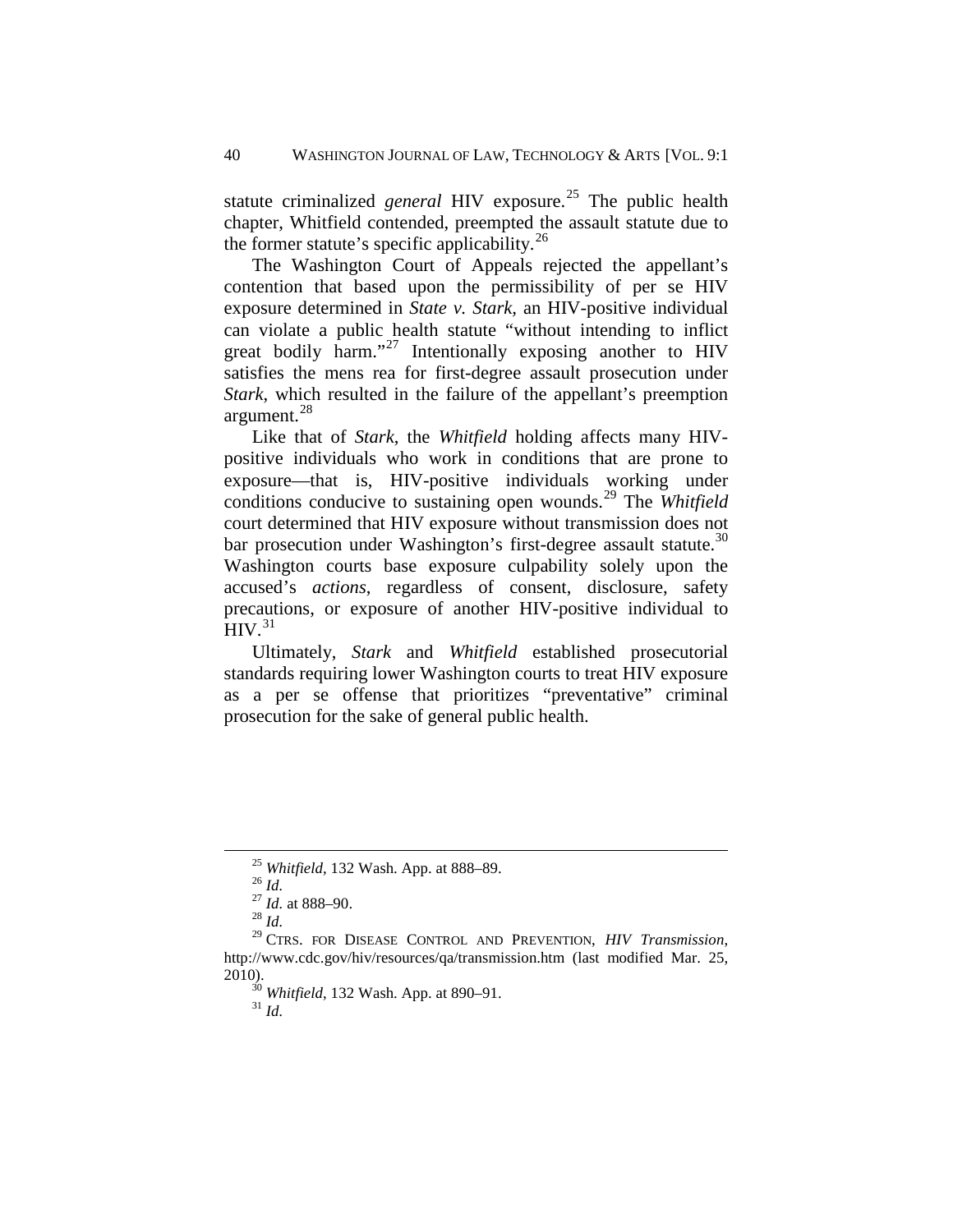# <span id="page-7-0"></span>III. CONTEMPORARY HIV TREATMENT AND MAINTENANCE **TECHNOLOGY**

Reviewing the justifications for criminal HIV exposure laws reflects a reactionary, rather than reasonable, basis for criminalizing HIV exposure. The fear of, and potential for, increased HIV transmission in the 1980s prompted uncompromising penalties capable of preventing transmission. Since criminalizing HIV transmission would only be effective on an ad hoc basis, subsequent to actual transmission, lawmakers focused on criminalizing exposure risks.

The justifications for criminalizing HIV exposure reflect the nationwide panic and misinformation about HIV in the 1980s and early 1990s, when many state legislatures enacted criminal exposure laws. Many people believed that HIV was "invariably fatal."[32](#page-7-1) And many associated the virus with social deviance and a criminal lifestyle, as homosexuals, intravenous drug users, and sex workers disproportionately acquired HIV in the late 1980s.<sup>[33](#page-7-2)</sup>

Initial antiretroviral therapy for the perilous infection were narrowly effective; preliminary ART options became less effective as the virus adapted to popular antiretroviral prescriptions, resulting in increasingly resistant strains of  $HIV.<sup>34</sup>$  $HIV.<sup>34</sup>$  $HIV.<sup>34</sup>$ 

The difficulties presented by preliminary HIV treatment instigated medical treatment efforts that, nearly three decades after the mainstream debut of rampant HIV infection, now enable an infected person to reduce transmission risk to a virtual impossibility.<sup>[35](#page-7-4)</sup> HIV transmission risks are substantially affected by an individual's viral load, the amount of the virus present in an infected individual's blood.<sup>[36](#page-7-5)</sup> A high viral load count indicates a

<span id="page-7-1"></span><sup>32</sup> Lawrence K. Altman, *The Doctor's World; Promise and Peril of New*

<span id="page-7-2"></span>*Drugs for AIDS*, N.Y. TIMES, Feb. 8, 2000, at F1. <sup>33</sup> *Id.*<sup>34</sup> *See, e.g.*, Margo Kaplan, *Rethinking HIV-Exposure Crimes*, <sup>87</sup> IND. L.J. 1517, <sup>1524</sup> (2012). <sup>35</sup> Pietro Vernazza, Bernard Hirchel, Enos Bernasoni & Markus Flepp, *Les*

<span id="page-7-5"></span><span id="page-7-4"></span><span id="page-7-3"></span>*personnes séropositives ne souffrant d'aucune autre MST et suivant un traitement antiretroviral efficace ne transmettent pas le VIH par voie sexuelle*, <sup>89</sup> BULLETIN DES MÉDICINS SUISSES 165, 165–69 (2008) (Switz.). 36 *Id.*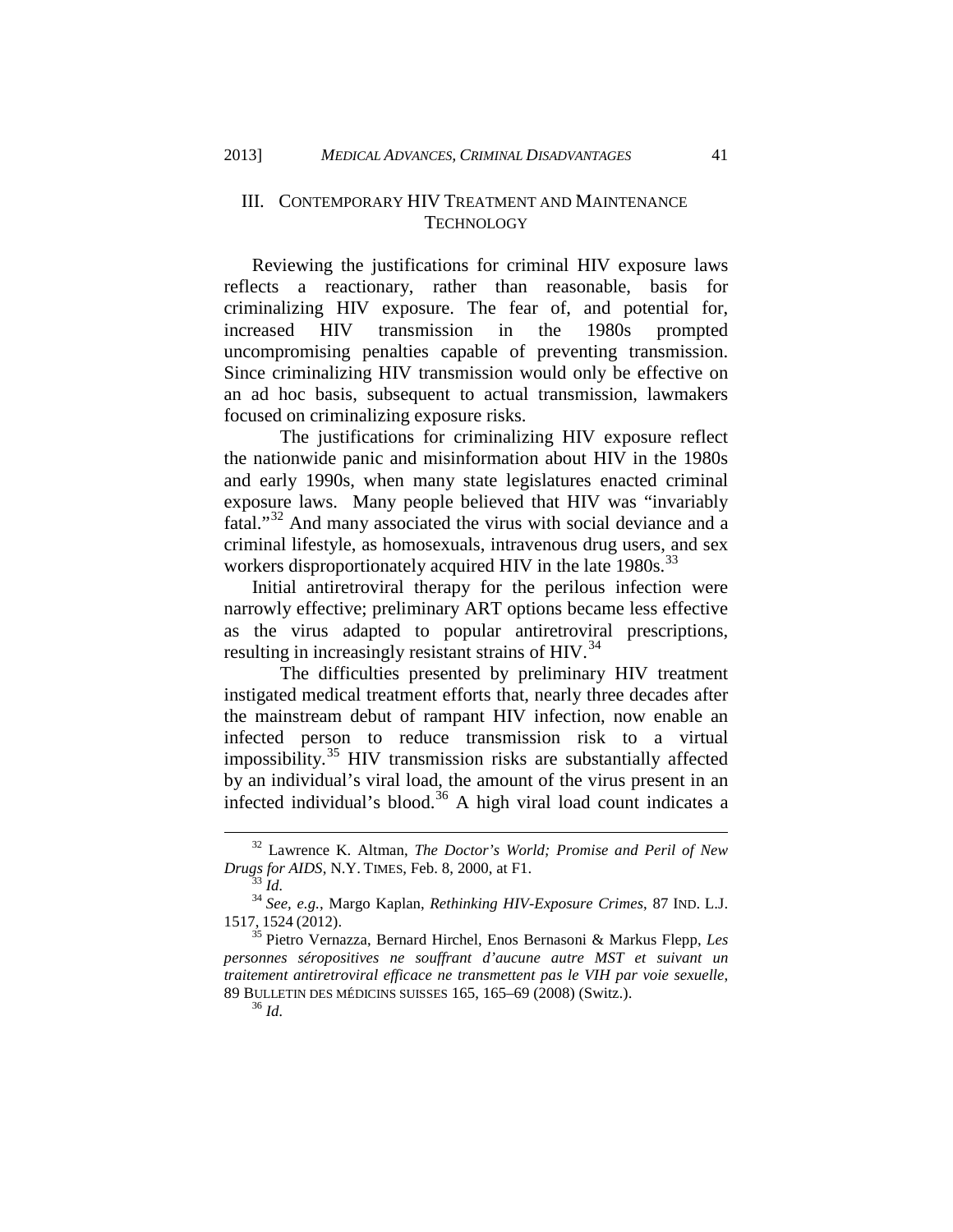large quantity of HIV per unit of bodily fluid.<sup>[37](#page-8-0)</sup> The line between HIV exposure and HIV transmission is, thus, determined by relativity and degree; the greater the viral load, the more HIV an uninfected person is exposed to, which renders the likelihood of transmission greater.

Contemporary ART treatment, unlike treatment from the 1980s and early 1990s, significantly decreases viral load counts.<sup>[38](#page-8-1)</sup> When a viral load reaches an "undetectable" level, less than 40 copies of HIV ribonucleic acid (RNA) per milliliter of blood, the HIV virus is not actively reproducing. In other words, an undetectable viral load indicates static, almost benign, HIV infection. Continuous ART sustains an undetectable viral load.<sup>[39](#page-8-2)</sup> Undetectable viral loads mean that an individual's HIV status presents an exceptionally low risk of disease progression and, more importantly, a low transmission risk during moments of HIV exposure.<sup>40</sup>

Recent studies about the relationship between an undetectable viral load and transmission risks during exposure suggest that an HIV-positive person on effective antiretroviral therapy with completely suppressed viremia, determined by an undetectable viral load, cannot transmit  $HIV.<sup>41</sup>$  Specifically, an undetectable viral load renders the chances of HIV transmission a "statistical impossibility."<sup>42</sup>

Moreover:

A viral load of <400 copies/mL yields an HIV transmission risk of .16% during a high-risk exposure act such as unprotected anal sex with an uninfected partner. At < 1500 copies/mL, this viral

<span id="page-8-1"></span><span id="page-8-0"></span><sup>37</sup> *Id.* <sup>38</sup> *See* Ari Ezra Waldman, *Exceptions: The Criminal Law's Illogical Approach to HIV-related Aggravated Assaults*, 18 VA. J. SOC. POL'Y & L. 550,

<sup>558 (2011).&</sup>lt;br> $^{39}$  *See* Vernazza, *supra* note 34, at 165–69.

<span id="page-8-3"></span><span id="page-8-2"></span><sup>39</sup> *See* Vernazza, *supra* note 34, at 165–69. <sup>40</sup> *See* Thomas C. Quinn, et al., *Viral Load and Heterosexual Transmission of Human Immunodeficiency Virus Type 1*, 342 NEW ENG. J. MED. 921, 927

<span id="page-8-5"></span><span id="page-8-4"></span> $(2000)$ .<br><sup>41</sup> "Viremia" is a microbiology term of art that denotes a virus entering the bloodstream. 42 *See* Quinn et al., *supra* note 40, at 926–27.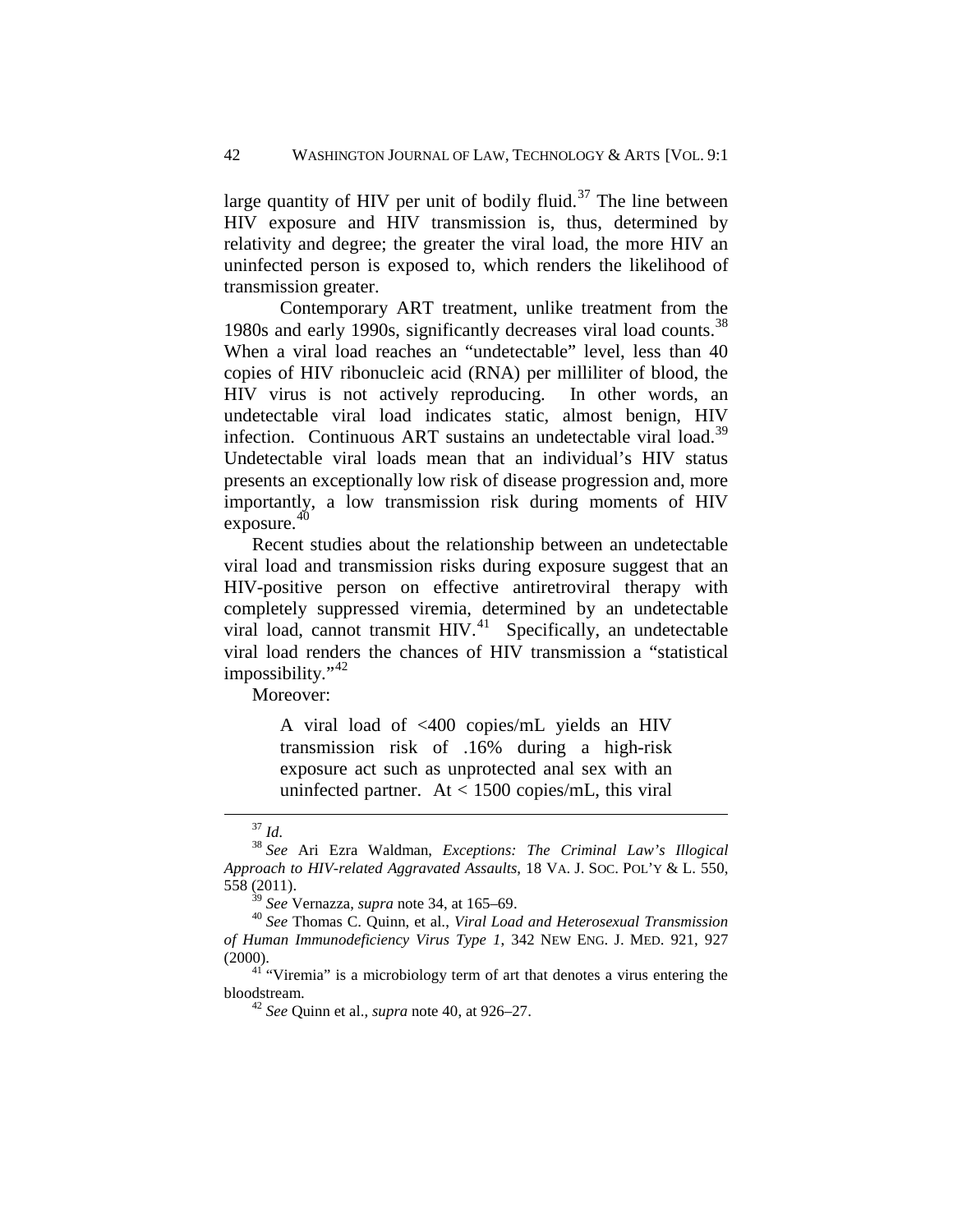load has not been proven as a transmittable viral load variable, indicating that viral loads < 1500 copies/mL cannot transmit the virus during any exposure period. $43$ 

Emerging medical research indicates, notwithstanding the inability to demonstrate a scientific impossibility, that undetectable viral loads render the risk of transmitting HIV during any exposure period as approximately 1 in 1 million.<sup>[44](#page-9-2)</sup> Yet, an HIV-positive individual commits a felony under the criminal exposure law when he or she theoretically exposes another to HIV, regardless of whether the actual transmission risk is 1 in 1 million or virtually impossible.

# <span id="page-9-0"></span>IV. DIFFERENCES IN CIVIL AND CRIMINAL LAW TREATMENT OF HIV EXPOSURE

The manner in which civil litigation and criminal prosecution for HIV exposure developed in response to increasing HIV transmission rates illuminates the overbroad nature of criminal exposure laws.

In stark contrast to the reactionary criminal law response to HIV, early civil suits against HIV-positive individuals involved treating HIV exposure and transmission as a tortious injury. For example, in *Doe v. Johnson*, a female plaintiff and her infant child brought battery and negligence actions against defendant HIVpositive basketball star Earvin "Magic" Johnson following multiple unprotected sexual encounters. $45$  Though Johnson did not know he was HIV-positive at the time of these encounters, the plaintiff ultimately prevailed in bringing her civil claims because Johnson knew or should have known with "substantial certainty" that he was infected based upon his active and "promiscuous" sexual lifestyle.<sup>[46](#page-9-4)</sup>

<span id="page-9-1"></span><sup>43</sup> Attia, et al., *supra* note 37 at 1397–1400; *see also* Quinn et al., *supra* note 40 at 921.<br><sup>44</sup> See Waldman, *supra* note 37 at 554–56.

<span id="page-9-4"></span><span id="page-9-3"></span><span id="page-9-2"></span><sup>45</sup> Doe v. Johnson, 817 F. Supp. 1382, 1383–86 (W.D. Mich. 1993).<br><sup>46</sup> *Id.* at 1386–87 (finding in favor of plaintiff against Johnson's motion to dismiss).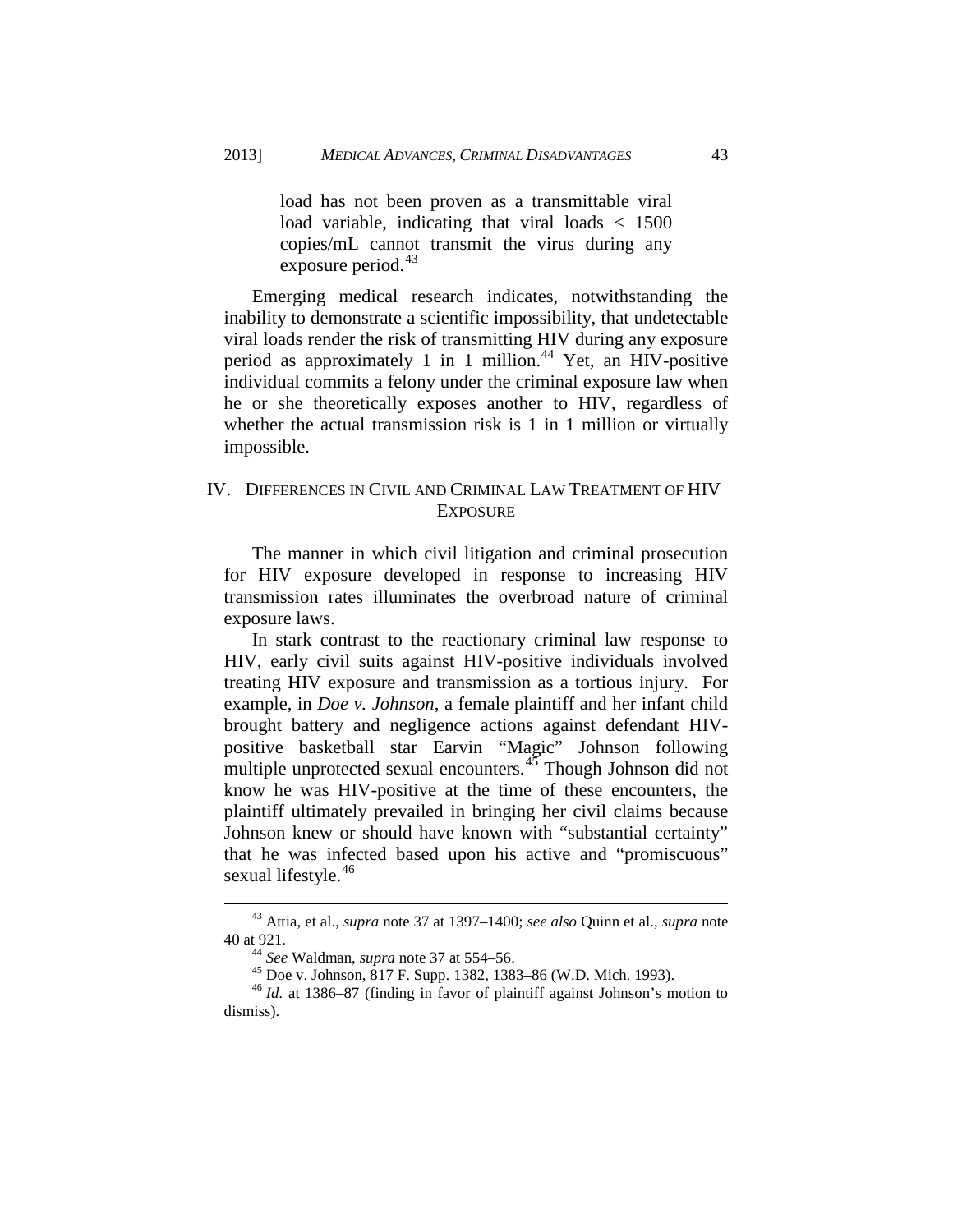# 44 WASHINGTON JOURNAL OF LAW, TECHNOLOGY & ARTS [VOL. 9:1

The *Johnson* court, and other courts addressing similar civil claims for HIV transmission or exposure, utilized foreseeability standards and a nuanced criterion for civil liability to assess likely harm resulting from HIV exposure, including individual knowledge based upon: (1) an affirmative HIV-positive diagnosis; (2) specific knowledge of particular facts indicating likely infection, such as exhibiting HIV symptoms or engaging in highrisk contact with an HIV-positive individual; or (3) regularly engaging in high-risk contact that may result in HIV exposure. $47$ Differences between criminal HIV exposure laws, which prioritize per se and theoretical exposure as dangers necessitating criminal penalty, and the civil case law demonstrate a disregard for mitigating factors such as viral load, degree of risk associated with different modes of HIV exposure, disclosure, consent, and precautionary safety measures under the penal scheme.

# <span id="page-10-0"></span>V. APPLYING CRIMINAL EXPOSURE LAWS TO THE WORKPLACE

When theoretical HIV exposure suffices as the actus reus requirement under criminal law, many HIV-positive individuals risk committing a felony within the workplace. Those who are particularly at risk include HIV-infected healthcare practitioners who engage in exposure-prone actions such as performing invasive surgeries; drawing blood; or even performing minor procedures like stitching wounds or resetting fractured bones. Social workers with HIV who commonly engage at-risk communities with disproportionately higher HIV infection rates also face possible liability, since common interactions for social workers include conflict de-escalation involving weaponry, drug addition interventions involving dirty needles, and emergency health care for open wounds. Tactile and physical laborers, such as those working with machinery or in logging and fishing frequently jeopardize their physical health due to dangerous tools and job tasks necessary for job performance. Teachers and public administrators have responsibility for children and young adults that may require immediate medical treatment involving open

<span id="page-10-1"></span><sup>47</sup> *Id.* at 1388–89.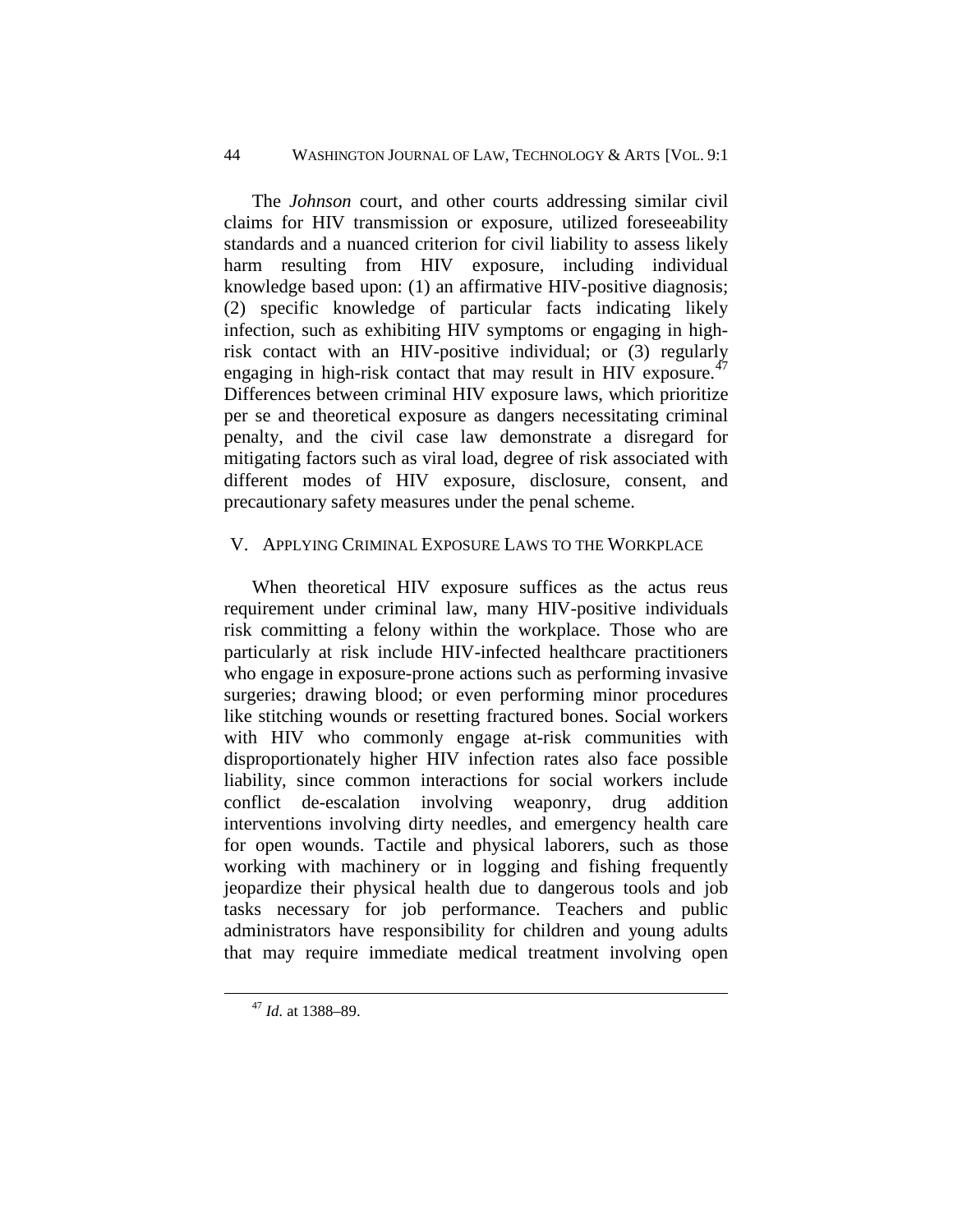wounds. Professional and amateur athletes are commonly placed into physically damaging situations in which open wounds and bodily fluids may be exposed.

Applying overbroad criminal exposure statutes without respect or consideration for mitigating factors like actual transmissibility risk, safety precautions, disclosure, and consent renders responsible HIV-positive employees in these and other fields just as culpable and liable as an HIV-positive individual who engages in unprotected sex intending to infect his or her sexual partner.

# <span id="page-11-0"></span>VI. BALANCING EMPLOYEE RIGHTS WITH CRIMINAL AND EMPLOYER LIABILITY IN THE WORKPLACE

In 1998 the United States Supreme Court classified asymptomatic HIV-positive status as a disability within the meaning of the Americans with Disabilities Act (ADA).<sup>[48](#page-11-1)</sup> As a result of this classification, legal action against HIV-positive employees must be based upon a "direct threat" within the meaning of the ADA.<sup>[49](#page-11-2)</sup> A direct threat is a "significant risk to the health or safety of others that cannot be eliminated by reasonable accommodation."[50](#page-11-3) HIV risk assessment must be based on medical or other objective evidence; belief in a significant risk, even if maintained in good faith, does not relieve an employer from discriminatory liability.<sup>[51](#page-11-4)</sup>

Disability classification under the ADA suggests that HIVpositive individuals pose no risk of harm or detriment to workplace conduct, further undermining the rationality of criminal liability. $52$ This Article is not intended to suggest that state legislatures should adopt ADA standards to provide a mitigating mechanism against overbroad exposure laws; combatting overbroad criminal liability by labeling HIV status as a disability will undoubtedly reinforce

 $^{48}_{49}$  Bragdon v. Abbott, 524 U.S. 624, 641–42 (1998).<br> $^{49}_{49}$   $M$ 

<sup>49</sup> *Id.* <sup>50</sup> 42 U.S.C. § 12111(9) (2009). <sup>51</sup> School Bd. of Nassau Cnty., Fla. v. Arline, <sup>480</sup> U.S. 273, 284–86 (1987). <sup>52</sup> *See, e.g.*, *Bragdon*, 524 U.S. at 641–42 (discussing improper grounds for

<span id="page-11-5"></span><span id="page-11-4"></span><span id="page-11-3"></span><span id="page-11-2"></span><span id="page-11-1"></span>employment termination based on HIV-positive status posing a general exposure threat under the ADA).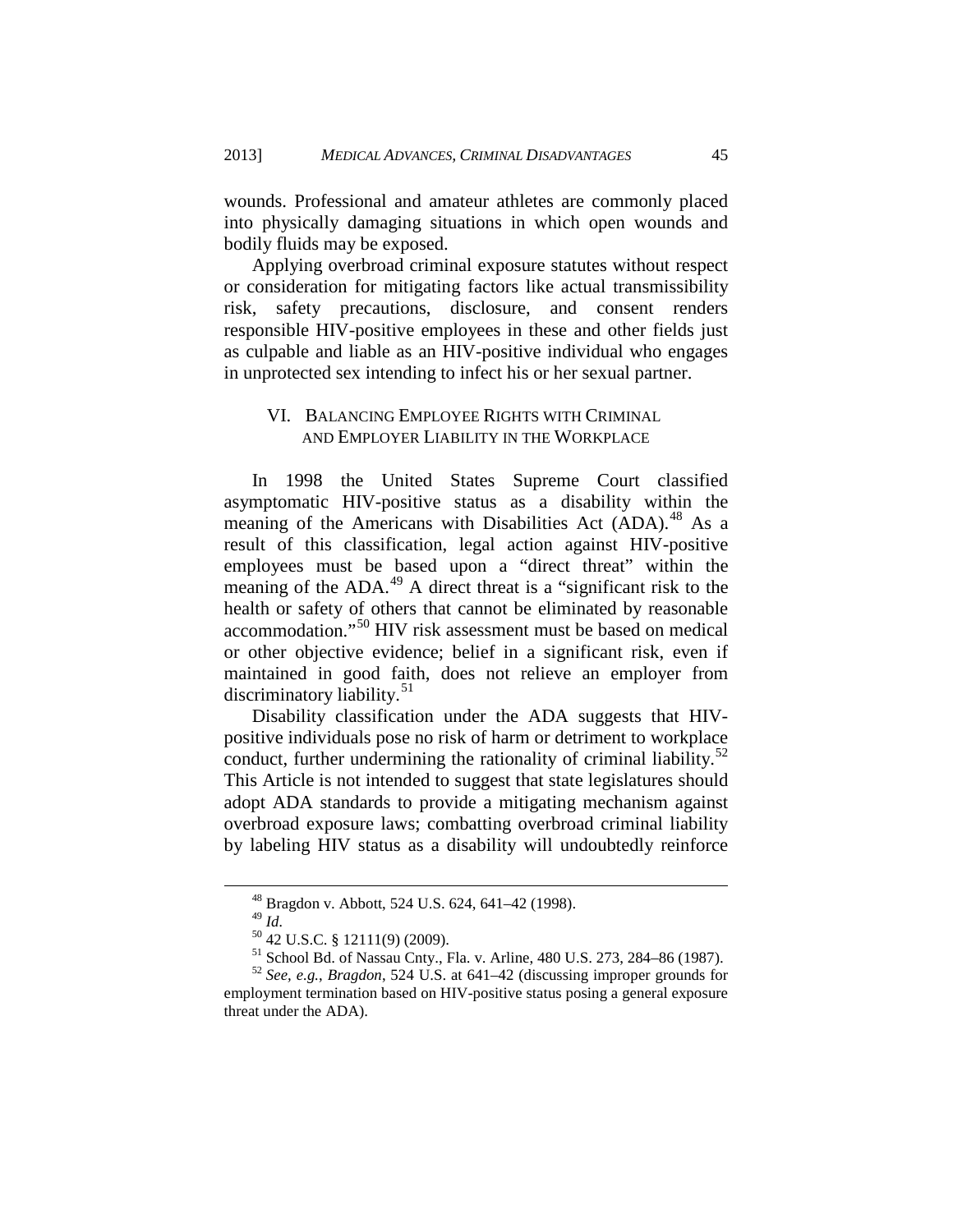social stigmatizations already plaguing infected individuals.<sup>[53](#page-12-0)</sup> Rather, reference to legislative schemes other than criminal exposure laws demonstrates an imperative sensitivity and respect toward HIV infection as an individualized condition, not a presumptively fatal disease transmissible at every moment of exposure.

The ADA's treatment of HIV-positive individuals reveals that criminal laws should be reformed. The ADA's direct threat standard, coupled with an undetectable viral load and common health precautions, shows that HIV status is a protected classification based upon a medical condition irrelevant to workplace safety.<sup>[54](#page-12-1)</sup> In other words, outdated concerns that an individual's HIV-positive status always poses a risk of infection cannot, alone, justify infringing upon an infected employee's privacy rights. Yet, an HIV-positive individual simultaneously poses negligible workplace risk and, by virtue of theoretically exposing fellow employees and clients to HIV, a transmission risk justifying felony liability.

Moreover, HIV-positive individuals employed to provide special needs through safety-sensitive tasks (e.g., health practitioners, social workers, public educators) might paradoxically advance public health interests by maintaining regular antiretroviral therapy (ART) and an undetectable viral load. Criminal exposure laws applied to workplace conduct, thus, potentially undermine public health interests in providing effective treatment by deterring responsible HIV treatment. So long as HIV exposure is defined through theoretical acts rather than individualized risk, HIV-positive individuals do not reap legal benefits from responsible ART. Once infected, an HIV-positive person remains forever criminally liable for any workplace conduct the courts deem theoretically exposure-prone.

<span id="page-12-1"></span><span id="page-12-0"></span><sup>53</sup> *See* Doe v. Chand, <sup>781</sup> N.E.2d 340, 342 (Ill. App. Ct. 2002). <sup>54</sup> *See, e.g.*, *Bragdon*, 524 U.S. 624; Suzanna Attia, et al., *Sexual Transmission of HIV According to Viral Load and Antiretroviral Therapy: Systematic Review and Meta-analysis*, 23 AIDS 1397, 1401–02 (2009).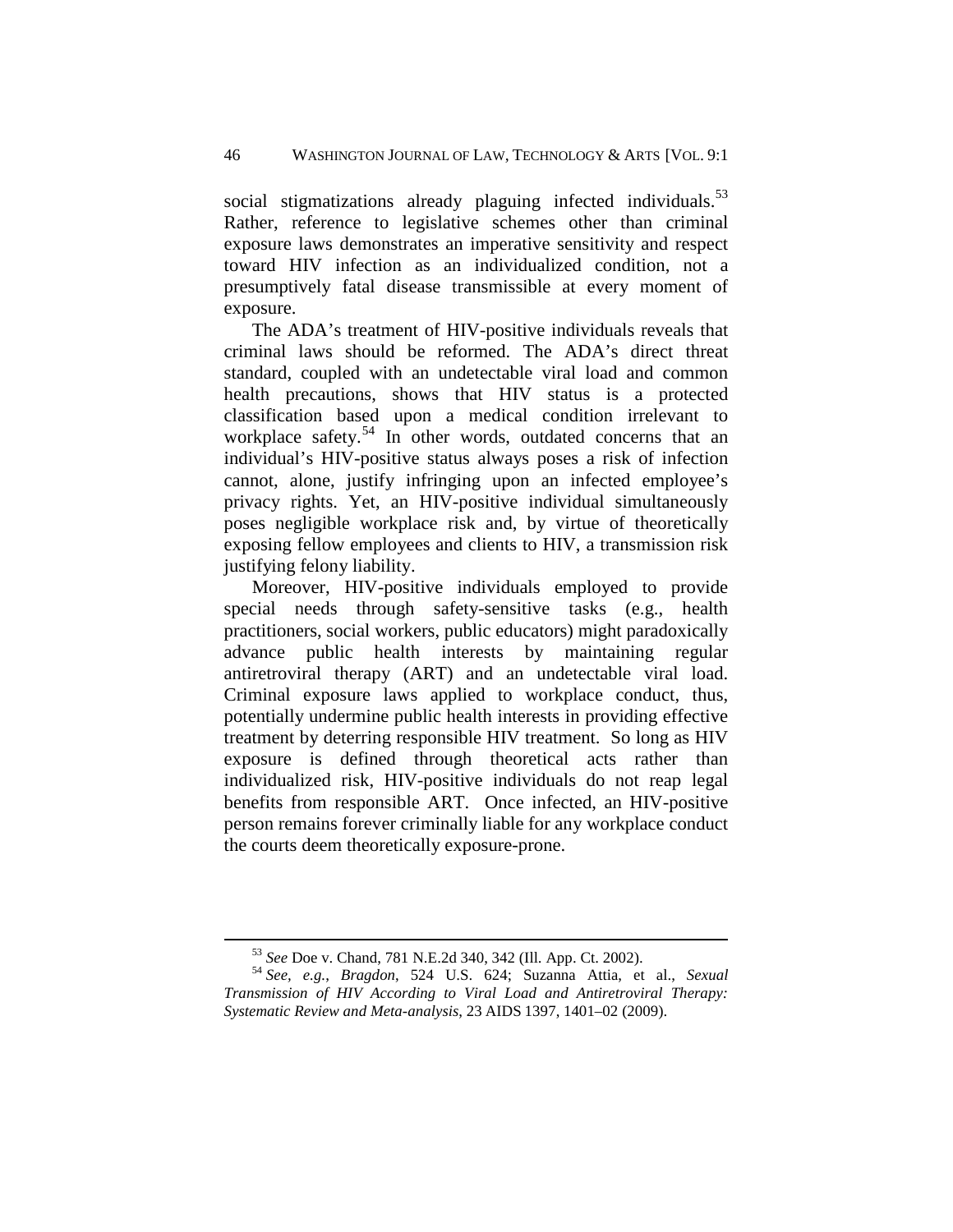# <span id="page-13-0"></span>VII. SOCIAL AND EMOTIONAL STIGMATIZATION OF HIV-POSITIVE INDIVIDUALS BEYOND THE WORKPLACE

HIV-positive individuals in the workplace must worry about more than the criminal exposure laws that render any exposureprone act an effective felony sentence. The social and professional repercussions of a publicly known HIV infection adversely impact an HIV-positive individual's livelihood, which compounds the repercussions of criminal liability under exposure laws. Publicly acknowledging HIV-positive status frequently results in workplace and social stigmatization by creating the assumption that the individual is affiliated with socially deviant behavior such as promiscuous sex, unsafe sex practices, and intravenous drug usage.<sup>[55](#page-13-1)</sup>

Many jurisdictions have acknowledged the aggregate stigmatization attending HIV-positive individuals. In *Doe v. Southeastern Pa. Transp. Auth. (SEPTA)*, [56](#page-13-2) a former employee brought a civil action against his employer and supervisor for violating his right to privacy. The respondents learned about the petitioner's HIV status through numerous employee health program purchases. The Third Circuit Court of Appeals declared that the privacy interest vested in information regarding one's HIV status is particularly strong because of the stigma, potential for harassment, and "risk of much harm from non-consensual dissemination of the information that an individual is inflicted with AIDS. $57$ 

Additionally, in *Doe v. Chand*, [58](#page-13-4) a patient sued his doctor for violating the local AIDS Confidentiality Act (ACA) after the doctor disclosed his AIDS status to fellow employees. The *Chand* court determined that the ACA was enacted because "the legislature . . . recognized the social stigma that attaches" to individuals known to be infected with HIV, who "are pariahs,

<span id="page-13-4"></span><span id="page-13-3"></span><span id="page-13-2"></span><span id="page-13-1"></span><sup>55</sup> *See, e.g.*, Peter A. Vanable et al., *Impact of HIV-related Stigma on Health Behaviors and Psychological Adjustment Among HIV-positive Men and Women*, 10 AIDS & BEHAV. 473 (2006).<br><sup>56</sup> 72 F.3d 1133 (3d Cir. 1995).<br><sup>57</sup> *Id.* at 1140.<br><sup>58</sup> 781 N.E.2d 340.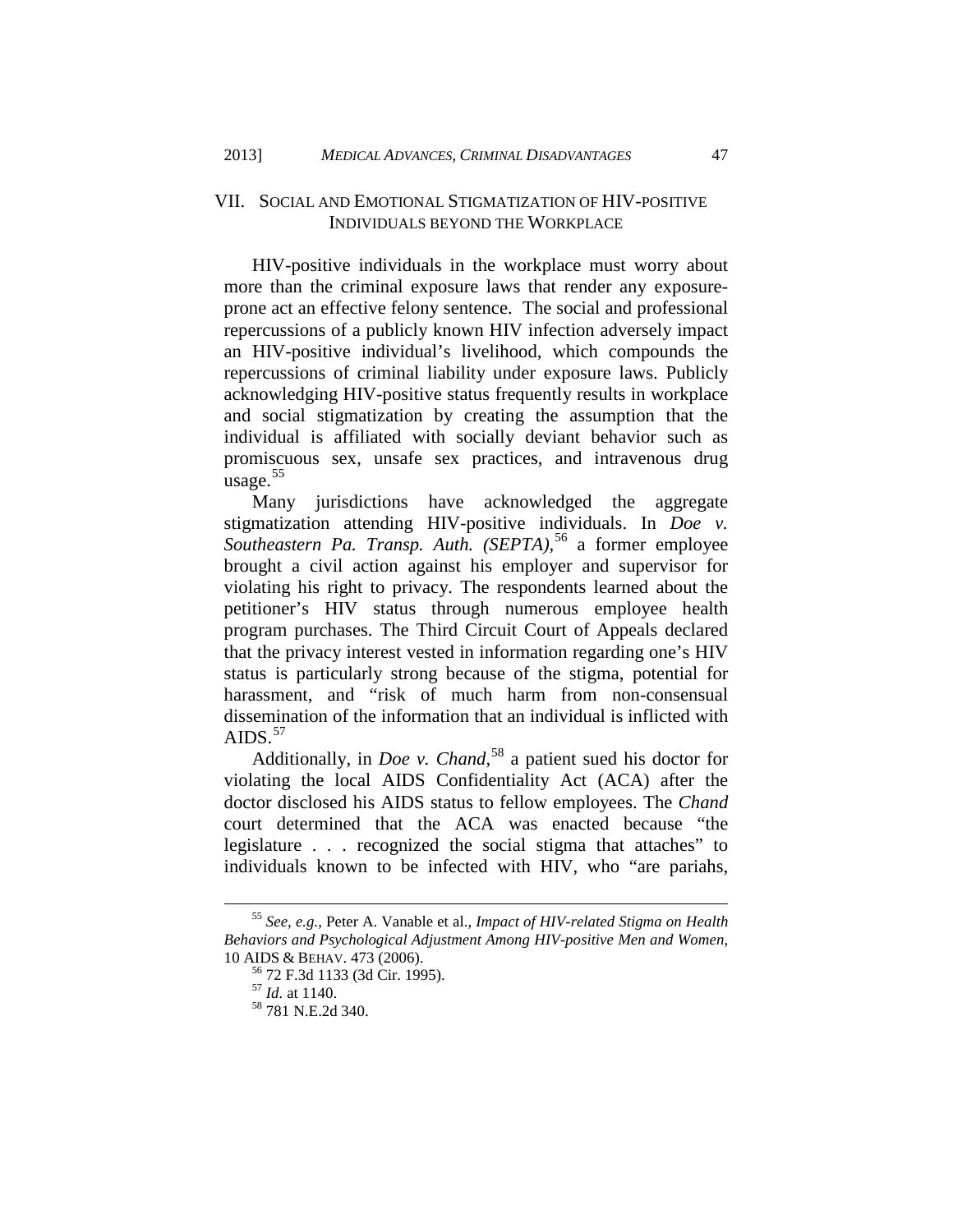treated only slightly better than how people used to treat a leper who escaped from the colony."<sup>[59](#page-14-0)</sup>

With the rise of social media and communications technology, an HIV-positive individual has a greater interest in protecting his or her private medical status. The Third Circuit Court of Appeals has held that highly sensitive employee information, including HIV status, within an employee's medical records necessitates notice prior to disclosure to enable an HIV-positive employee to raise a personal privacy claim.<sup>[60](#page-14-1)</sup> Publicly announcing an individual's HIV status jeopardizes an infected individual's ability to obtain new employment, effective medical treatment and insurance, and serve in a public capacity.

Adding physical insult to criminal injury, HIV stigmatization has serious ramifications for an infected individual's mental and physical health. A 2006 study found that higher levels of HIV stigma directly correlated with symptoms of depression and/or psychiatric care.<sup>[61](#page-14-2)</sup> The noted stigma was linked to delays by HIVpositive individuals in seeking medical care, confirming a relationship between stigma and treatment mismanagement.

Ultimately, disparately overbroad criminal penalties and the absence of mitigating factors informed by contemporary HIV medical treatment should motivate employers and state legislatures to reassess the alleged risks associated with HIV exposure. One such benchmark would be ADA standards for characteristics posing a direct threat to service and workplace conduct. A direct threat to employer and employee safety is what the legislature was actually concerned about when it enacted the criminal HIV exposure statutes. Both the criminal law and direct threat classification invoke preventative action: identifying a direct threat enables an employer to justify selective hiring, and punishing HIV exposure enables the legislature to preserve public health and safety.

<span id="page-14-1"></span><span id="page-14-0"></span>Since a direct threat must pose a significant risk to health and safety that cannot be modified by treatment or preventative measures, the use of ART, consistent undetectable viral loads, and

<span id="page-14-2"></span>

<sup>59</sup> *Id.* at 352. <sup>60</sup> United States. v. Westinghouse Elec. Corp., <sup>638</sup> F.2d 570, 577 (1980). <sup>61</sup> Vanable, *supra* note 54, at, 476-77.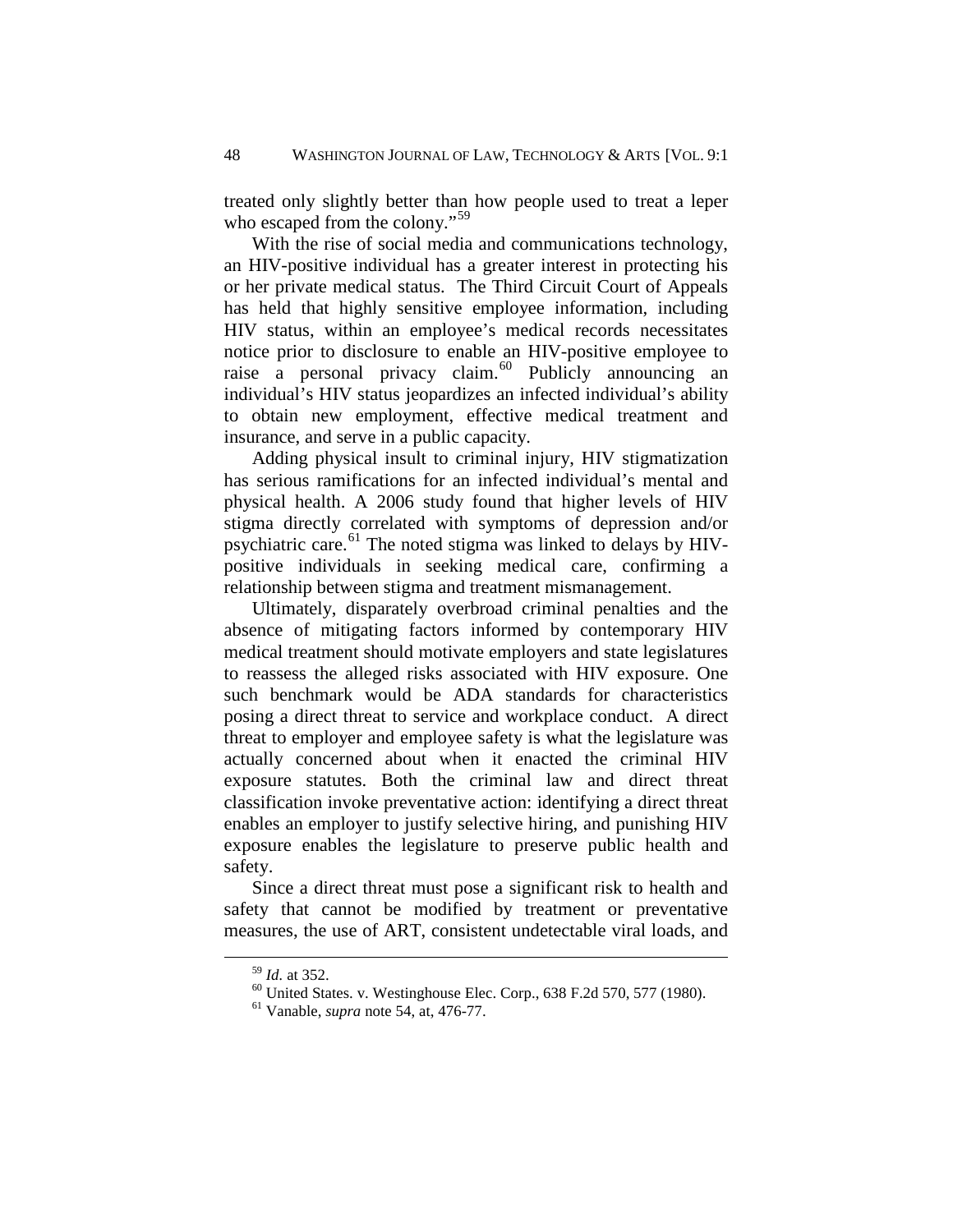sanitary precautions would allow for declassification of HIV infection as a direct threat. $62$  The availability of these same measures also undermines criminalizing HIV exposure. When *per se* exposure poses little to no risk of HIV transmission, employers and employees have effectively prevented HIV transmission.

# <span id="page-15-0"></span>VIII. CRIMINAL HIV EXPOSURE LAWS UNDERMINE RESPONSIBLE HIV TREATMENT

As *Stark* and *Whitfield* demonstrate, courts impose criminal liability for HIV exposure, without regard for actual or potential HIV transmission risks. The *Stark* and *Whitfield* courts required the State to demonstrate three elements beyond a reasonable doubt to prosecute HIV exposure; the defendant must know he or she is HIV positive, intend to engage in an act theoretically capable of exposing another to HIV, and perform the theoretical exposure act.<sup>[63](#page-15-2)</sup> Mitigating factors such as actual transmission risks determined by an undetectable viral load, consent, disclosure, or precautionary safety measures are glaringly absent from this burden of proof.

Yet, contemporary medical treatment and scientific advances have lessened the need for per se HIV exposure. Deterrence, a criminal jurisprudence theory that prioritizes criminal punishment as a means of inducing compliance with the law, relies upon the assumption that HIV-positive individuals are aware of both the criminal exposure law, as well as the type of behavior falling within the scope of criminal liability. For the law to deter criminal conduct, an HIV positive actor must know exactly what conduct is illegal. A person must know what conduct exposes another to HIV given effective safety precautions, an undetectable viral load, or knowing consent.

Similarly, the success of incapacitating HIV-positive individuals for HIV exposure depends upon the extent to which law enforcement agents can identify people *likely* to expose and, thus, infect others. The likelihood of infecting members of general

<span id="page-15-2"></span><span id="page-15-1"></span><sup>62</sup> *See, e.g.*, 42 U.S.C. § 12111(3), (9) (2009). <sup>63</sup> *See Stark*, 66 Wash. App. at 424; *Whitfield*, <sup>132</sup> Wash. App. at 896.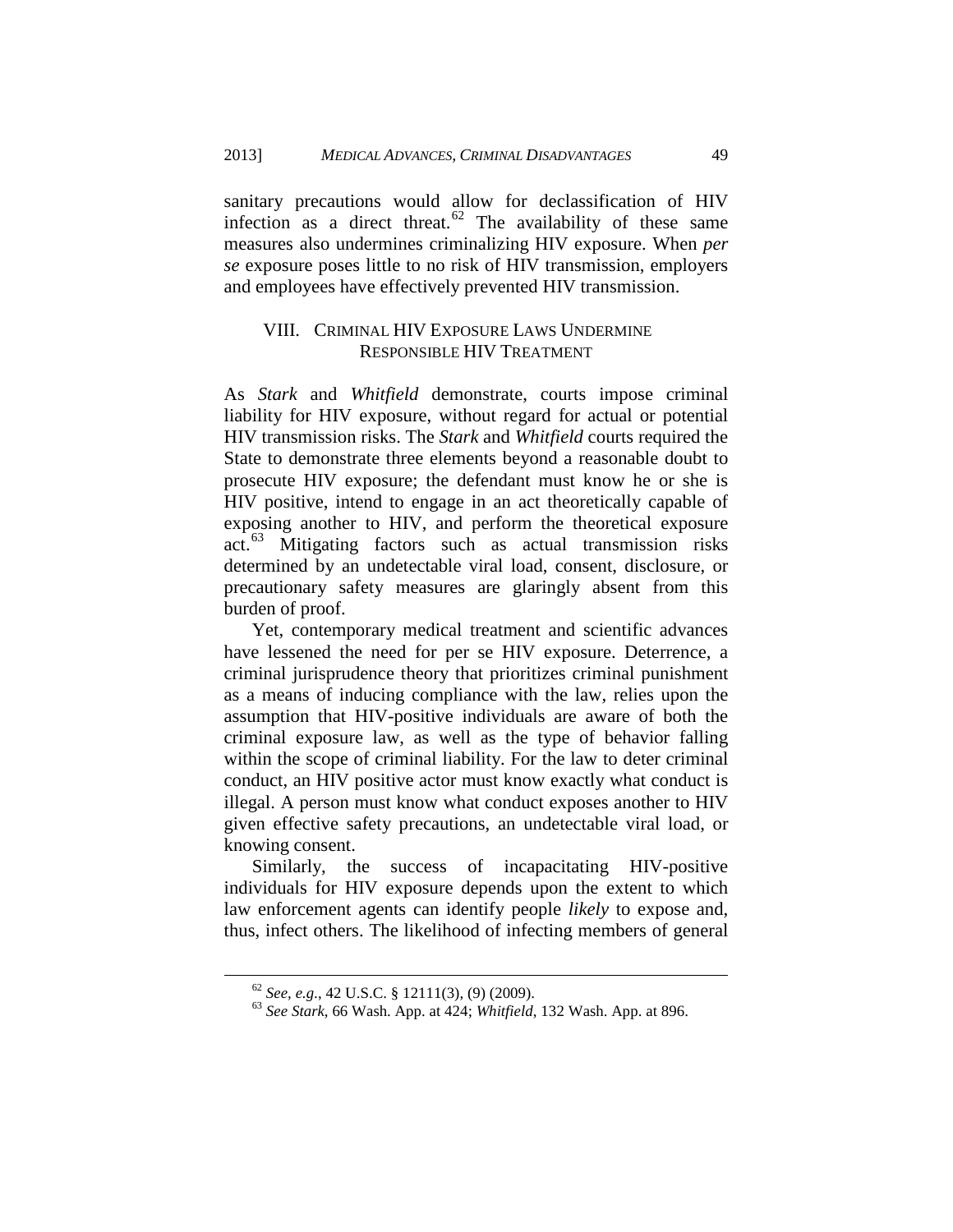society must also be offset by how significantly the transmission risk is redirected into prisons.

The aggregate impact of these shortcomings of criminal HIV exposure laws is that many HIV-positive individuals face criminal punishment despite the fact that it is nearly impossible for them to actually transmit HIV. Continuing to punish per se exposure despite responsible ART treatment perpetuates societal misinformation regarding HIV exposure risk by conflating *theoretical* exposure with subjective, individualized exposure risk as mitigated by proper medical treatment and safety precautions. Moreover, the overinclusive "exposure" language found in the majority of criminal exposure laws fails to provide notice to HIVpositive individuals who regularly receive effective medical treatment and are frequently informed by physicians as being unable to transmit HIV in exposure moments.

HIV exposure laws thus maintain narrow mentes reae (intent to engage in conduct theoretically capable of HIV exposure) but overbroad actus rei, without a limiting principle to discern theoretical harm from actual potential harm.

#### **CONCLUSION**

<span id="page-16-1"></span><span id="page-16-0"></span>Although adapting state law to every medical advancement is impractical, HIV treatment has evolved for nearly three decades. Today, infected individuals may receive treatment capable of suspending HIV growth, thereby limiting the number of infected cells and reducing infection risks in exposure-prone situations. Yet, HIV-positive individuals undergoing responsible and effective treatment continue to be criminally liable at any and every exposure-prone situation, regardless of viral load counts, precautionary measures, or even consent. Ultimately, the criminalization of HIV exposure necessitates statutory reform capable of shielding responsible HIV-positive individuals from per se criminal liability.